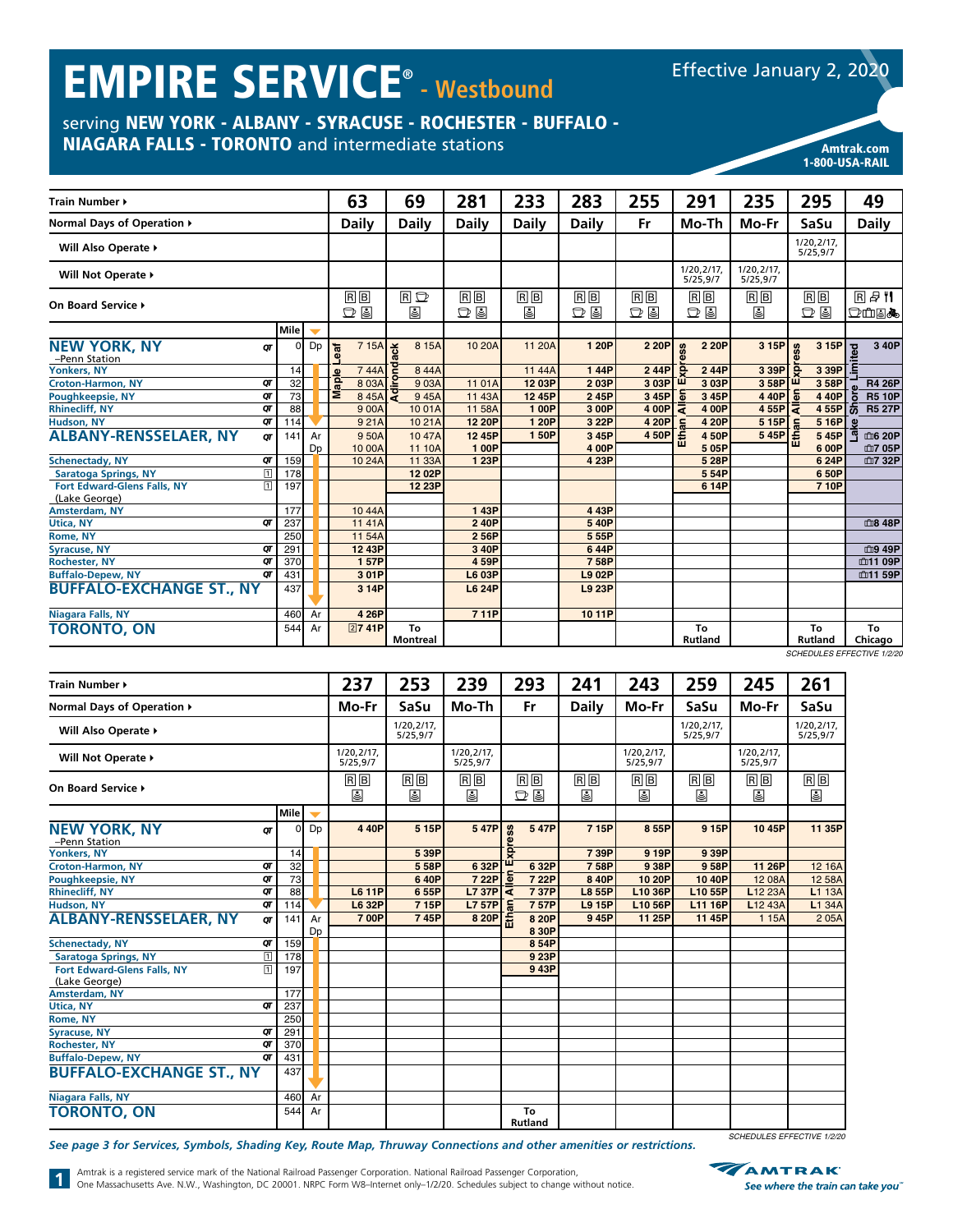# EMPIRE SERVICE® **- Eastbound**

# serving TORONTO - NIAGARA FALLS - BUFFALO - ROCHESTER - SYRACUSE -

ALBANY - NEW YORK and intermediate stations American Control of the Amtrak.com

| <b>Train Number ▶</b>                        |             |      |    | 230                    | 232                    | 250                    | 234                    | 252                    | 260                    | 236                    | 280                    | 254                     | 290                                       | 238          |
|----------------------------------------------|-------------|------|----|------------------------|------------------------|------------------------|------------------------|------------------------|------------------------|------------------------|------------------------|-------------------------|-------------------------------------------|--------------|
| Normal Days of Operation ▶                   |             |      |    | Mo-Fr                  | Mo-Fr                  | SaSu                   | Mo-Fr                  | Sa                     | SaSu                   | Mo-Fr                  | Mo-Sa                  | Su                      | Mo-Fr                                     | <b>Daily</b> |
| Will Also Operate ▶                          |             |      |    |                        |                        | 1/20,2/17,<br>5/25,9/7 |                        | 1/19,2/16,<br>5/24,9/6 | 1/20,2/17,<br>5/25.9/7 |                        |                        | 1/20, 2/17,<br>5/25,9/7 |                                           |              |
| Will Not Operate >                           |             |      |    | 1/20,2/17,<br>5/25.9/7 | 1/20.2/17.<br>5/25.9/7 |                        | 1/20.2/17.<br>5/25.9/7 |                        |                        | 1/20,2/17,<br>5/25.9/7 | 1/20,2/17,<br>5/25.9/7 | 1/19.2/16.<br>5/24.9/6  | 1/20,2/17,<br>5/25.9/7                    |              |
| On Board Service ▶                           |             |      |    | RB<br>Q &              | $B$ $B$<br>08          | $B$ $B$<br>回国          | RB<br>回国               | $B$ $B$<br>Q &         | $R$ $B$<br>09          | $B$ $B$<br>圓           | RB<br>D 9              | $B$ $B$<br>ロロ           | $B$ $B$<br>D 9                            | $B$ $B$<br>⋓ |
|                                              |             | Mile |    |                        |                        |                        |                        |                        |                        |                        |                        |                         |                                           |              |
| <b>TORONTO, ON</b>                           |             | ΩI   | Dp |                        |                        |                        |                        |                        |                        |                        |                        |                         | From<br><b>Rutland</b>                    |              |
| Niagara Falls, NY                            |             | 84   | Dp |                        |                        |                        |                        |                        |                        |                        | 352A                   |                         |                                           |              |
| <b>BUFFALO-</b><br><b>EXCHANGE ST., NY</b>   |             | 107  |    |                        |                        |                        |                        |                        |                        |                        | 4 30A                  |                         |                                           |              |
| <b>Buffalo-Depew, NY</b>                     | QT          | 113  |    |                        |                        |                        |                        |                        |                        |                        | 446A                   |                         |                                           |              |
| <b>Rochester, NY</b>                         | QΤ          | 174  |    |                        |                        |                        |                        |                        |                        |                        | 541A                   |                         |                                           |              |
| <b>Syracuse, NY</b>                          | QΤ          | 254  |    |                        |                        |                        |                        |                        |                        |                        | 701A                   |                         |                                           |              |
| Rome, NY                                     |             | 294  |    |                        |                        |                        |                        |                        |                        |                        | 741A                   |                         |                                           |              |
| <b>Utica, NY</b>                             | ОТ          | 308  |    |                        |                        |                        |                        |                        |                        |                        | 756A                   |                         |                                           |              |
| <b>Amsterdam, NY</b>                         |             | 367  |    |                        |                        |                        |                        |                        |                        |                        | 857A                   |                         |                                           |              |
| Fort Edward-Glens Falls, NY<br>(Lake George) | $\sqrt{1}$  | n    |    |                        |                        |                        |                        |                        |                        |                        |                        |                         | 931A<br>ress                              |              |
| <b>Saratoga Springs, NY</b>                  | $\boxed{1}$ | 19   |    |                        |                        |                        |                        |                        |                        |                        |                        |                         | ę<br>952A                                 |              |
| <b>Schenectady, NY</b>                       | QΤ          | 385  |    |                        |                        |                        |                        |                        |                        |                        | 9 20A                  |                         | m<br>10 28A                               |              |
| <b>ALBANY-</b>                               | σг          | 403  | Ar |                        |                        |                        |                        |                        |                        |                        | 941A                   |                         | 등<br>10 50A                               |              |
| <b>RENSSELAER, NY</b>                        |             |      | Dp | 5 10A                  | 5 5 5 A                | 6 15A                  | 700A                   | 7 15A                  | 8 10A                  | 8 25A                  | 1005A                  | 10 10A                  | ₹<br>11 10A                               | 12 10P       |
| Hudson, NY                                   | QT          | 431  |    | 5 32A                  | 6 17A                  | 637A                   | 7 22A                  | 737A                   | 8 32A                  | 847A                   | 10 28A                 | 10 32A                  | 11 31 A                                   | 12 31P       |
| <b>Rhinecliff, NY</b>                        | QT          | 456  |    | 555A                   | 639A                   | 659A                   | 744A                   | 759A                   | 854A                   | 909A                   | 1051A                  | 10 54A                  | 盖<br>11 53A                               | 12 52P       |
| <b>Poughkeepsie, NY</b>                      | QT          | 471  |    |                        |                        | 7 10A                  |                        | 8 10A                  | 9 10A                  | 9 20A                  | 11 10A                 | 11 10A                  | 12 10P                                    | 1 10P        |
| <b>Croton-Harmon, NY</b>                     | QΤ          | 512  |    | 643A                   | 731A                   | 750A                   |                        | 850A                   | 950A                   | 959A                   | 11 50A                 | 11 50A                  | 12 50P                                    | 150P         |
| <b>Yonkers, NY</b>                           |             | 530  |    |                        |                        | 811A                   |                        | 911A                   | 1011A                  | 10 21 A                |                        |                         | 1 1 1 P                                   | 2 11P        |
| <b>NEW YORK, NY</b><br>-Penn Station         | QΓ          | 544  | Ar | 7 30A                  | 8 1 5 A                | 845A                   | 9 20A                  | 945A                   | 1040A                  | 10 50A                 | 12 45P                 | 12 45P                  | 145P<br><b>SCHEDULES EFFECTIVE 1/2/20</b> | 245P         |

| <b>Train Number ▶</b>                                                                                              |             |          |                          | 284          | 292                             | 256                     | 242                    | 48                                   | 244          | 68                      | 64              | 296                               | 288                                      |
|--------------------------------------------------------------------------------------------------------------------|-------------|----------|--------------------------|--------------|---------------------------------|-------------------------|------------------------|--------------------------------------|--------------|-------------------------|-----------------|-----------------------------------|------------------------------------------|
| Normal Days of Operation ▶                                                                                         |             |          |                          | <b>Daily</b> | Sa                              | Su                      | Mo-Fr                  | <b>Daily</b>                         | <b>Daily</b> | <b>Daily</b>            | <b>Daily</b>    | Su                                | Su                                       |
| Will Also Operate >                                                                                                |             |          |                          |              | 1/19,2/16,<br>5/24,9/6          | 1/20, 2/17,<br>5/25,9/7 |                        |                                      |              |                         |                 | 1/20, 2/17,<br>5/25,9/7           | 1/20, 2/17,<br>5/25,9/7                  |
| Will Not Operate ▶                                                                                                 |             |          |                          |              |                                 | 1/19,2/16,<br>5/24,9/6  | 1/20,2/17,<br>5/25,9/7 |                                      |              |                         |                 | 1/19,2/16<br>5/24,9/6             | 1/19.2/16.<br>5/24,9/6                   |
| On Board Service ▶                                                                                                 |             |          |                          | RB<br>D 9    | $R$ $B$<br>D 9                  | $R$ $B$<br>€            | RB<br>⋓                | R # "I<br>o de a                     | $B$ $B$<br>⋓ | RD<br>◙                 | RB<br>D 9       | $\overline{R}$ $B$<br>D 9         | $\boxed{\mathbb{R} \mathbb{B}}$<br>$D$ & |
|                                                                                                                    |             | Mile     | $\overline{\phantom{a}}$ |              |                                 |                         |                        |                                      |              |                         |                 |                                   |                                          |
| <b>TORONTO, ON</b>                                                                                                 |             | $\Omega$ | Dp                       |              | From<br><b>Rutland</b>          |                         |                        | From<br>Chicago                      |              | From<br><b>Montreal</b> | <b>38 20A</b>   | From<br><b>Rutland</b>            |                                          |
| <b>Niagara Falls, NY</b>                                                                                           |             | 84       | D <sub>D</sub>           | 647A         |                                 |                         |                        |                                      |              |                         | eaf<br>12 17P   |                                   | 2 59P                                    |
| <b>BUFFALO-</b><br><b>EXCHANGE ST., NY</b>                                                                         |             | 107      |                          | 7 25A        |                                 |                         |                        |                                      |              |                         | 12 55P<br>Maple |                                   | 3 37P                                    |
| <b>Buffalo-Depew, NY</b>                                                                                           | QT          | 113      |                          | 741A         |                                 |                         |                        | 851A<br>ত                            |              |                         | 109P            |                                   | 3 53P                                    |
| <b>Rochester, NY</b>                                                                                               | QT          | 174      |                          | 8 36A        |                                 |                         |                        | 950A                                 |              |                         | 203P            |                                   | 448P                                     |
| <b>Syracuse, NY</b>                                                                                                | QТ          | 254      |                          | 956A         |                                 |                         |                        | 11 18A                               |              |                         | 3 18P           |                                   | 608P                                     |
| Rome, NY                                                                                                           |             | 294      |                          | 10 36A       |                                 |                         |                        |                                      |              |                         | 401P            |                                   | 648P                                     |
| <b>Utica, NY</b>                                                                                                   | QТ          | 308      |                          | 1051A        |                                 |                         |                        | 12 15P<br>ō                          |              |                         | 4 19P           |                                   | 703P                                     |
| <b>Amsterdam, NY</b>                                                                                               |             | 367      |                          | 11 52A       |                                 |                         |                        | $\overline{\boldsymbol{\mathsf{v}}}$ |              |                         | 5 20P           |                                   | 8 04P                                    |
| Fort Edward-Glens Falls, NY<br>(Lake George)                                                                       | $\sqrt{1}$  | $\Omega$ |                          |              | 12 30P<br>ess                   |                         |                        | Lake                                 |              | 4 16P<br>Adirondack     |                 | 6 25P<br>99<br>õ                  |                                          |
| <b>Saratoga Springs, NY</b>                                                                                        | $\boxed{1}$ | 19       |                          |              | ğ<br>12 51P                     |                         |                        |                                      |              | 445P                    |                 | ō<br>647P                         |                                          |
| <b>Schenectady, NY</b>                                                                                             | OΤ          | 385      |                          | 12 16P       | 1 32P                           |                         |                        | 153P                                 |              | 5 18P                   | 6 17P           | ш<br>7 23P                        | 8 35P                                    |
| <b>ALBANY-</b>                                                                                                     | ОТ          | 403      | Ar                       | 12 37P       | 155P<br>$\overline{\mathbf{C}}$ |                         |                        | 2 25P                                |              | 540P                    | 6 39P           | Allen<br>745P                     | 8 55P                                    |
| <b>RENSSELAER, NY</b>                                                                                              |             |          | Dp                       | 1 05P        | ⋖<br>2 10P                      | 2 10P                   | 3 15P                  | 3 45P                                | 4 10P        | 6 15P                   | 715P            | 8 15P                             | 9 15P                                    |
| Hudson, NY                                                                                                         | QT          | 431      |                          | 1 28P        | 2 3 2 P                         | 231P                    | 3 36P                  |                                      | 431P         | 6 38P                   | 737P            | 837P                              | 937P                                     |
| <b>Rhinecliff, NY</b>                                                                                              | QT          | 456      |                          | 151P         | 2 54P                           | 2 52P                   | 357P                   | D4 31P                               | 452P         | 700P                    | 759P            | 臣<br>8 59P                        | 9 59P                                    |
| Poughkeepsie, NY                                                                                                   | QT          | 471      |                          | 2 10P        | 3 10P                           | 3 10P                   | 4 15P                  | <b>D4 49P</b>                        | 5 10P        | 7 15P                   | 8 15P           | 9 15P                             | 10 17P                                   |
| <b>Croton-Harmon, NY</b>                                                                                           | QΤ          | 512      |                          | 2 50P        | 3 50P                           | 3 50P                   | 455P                   | D5 35P                               | 5 50P        | 756P                    | 8 56P           | 955P                              | 1057P                                    |
| <b>Yonkers, NY</b>                                                                                                 |             | 530      |                          | 3 11P        | 4 11P                           | 4 11P                   | 5 16P                  |                                      |              | 8 17P                   | 9 16P           | 10 16P                            |                                          |
| <b>NEW YORK, NY</b><br>-Penn Station                                                                               | σг          | 544      | Ar                       | 3 45P        | 445P                            | 445P                    | 548P                   | 6 23P                                | 645P         | 8 50P                   | 955P            | 10 50P                            | 11 45P                                   |
| See page 3 for Services, Symbols, Shading Key, Route Map, Thruway Connections and other amenities or restrictions. |             |          |                          |              |                                 |                         |                        |                                      |              |                         |                 | <b>SCHEDULES EFFECTIVE 1/2/20</b> |                                          |

**TAMTRAK** 



2 Amtrak is a registered service mark of the National Railroad Passenger Corporation. National Railroad Passenger Corporation, One Massachusetts Ave. N.W., Washington, DC 20001. NRPC Form W8-Internet only-1/2/20. Schedules

See where the train can take you"

1-800-USA-RAIL